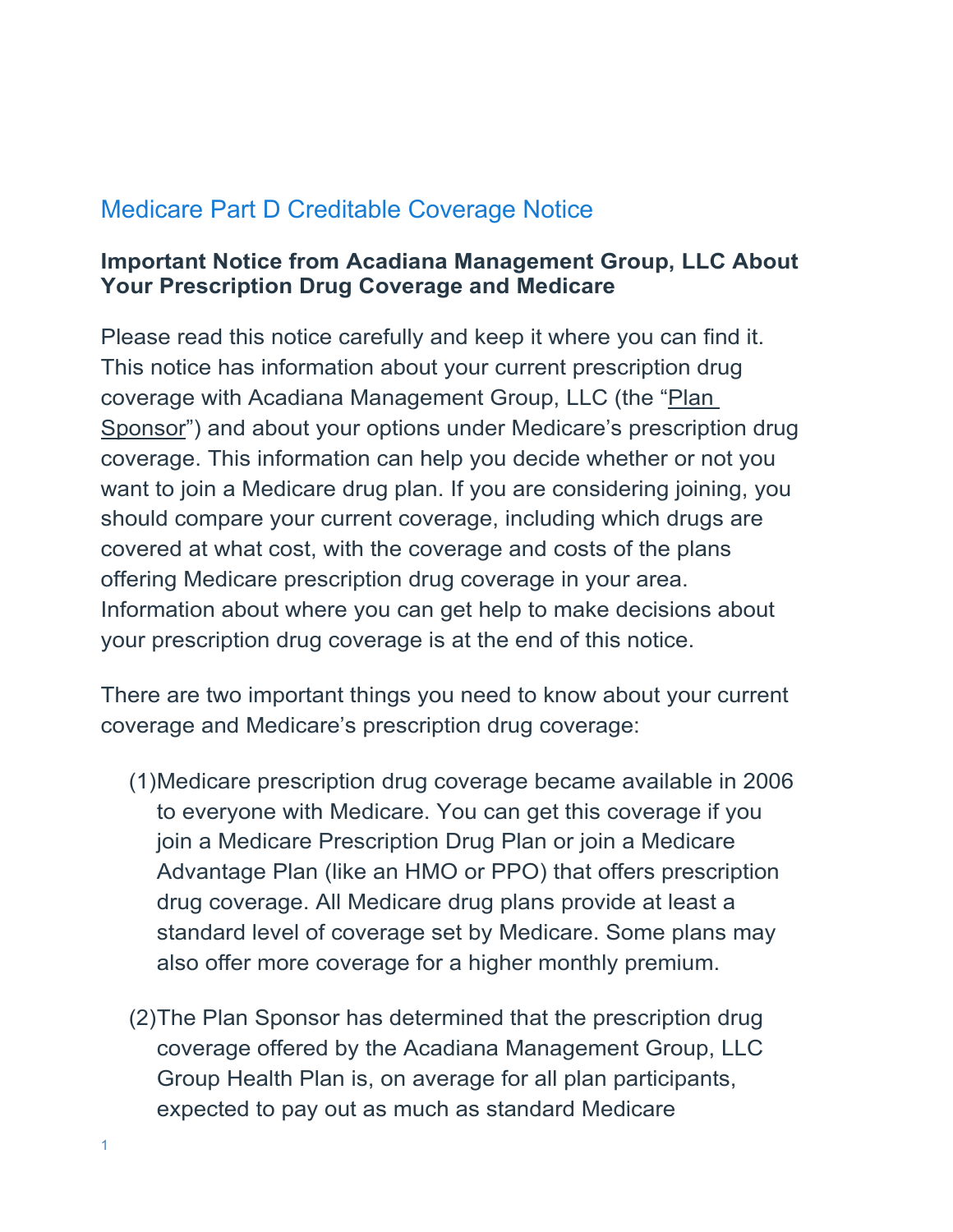prescription drug coverage pays and is therefore considered Creditable Coverage. Because your existing coverage is Creditable Coverage, you can keep this coverage and not pay a higher premium (a penalty) if you later decide to join a Medicare drug plan.

# **When Can You Join A Medicare Drug Plan?**

You can join a Medicare drug plan when you first become eligible for Medicare and each year from October 15th to December 7th.

However, if you lose your current creditable prescription drug coverage, through no fault of your own, you will also be eligible for a two (2) month Special Enrollment Period (SEP) to join a Medicare drug plan.

# **What Happens To Your Current Coverage If You Decide to Join A Medicare Drug Plan?**

If you decide to join a Medicare drug plan, your current Plan Sponsor coverage may be affected. Moreover, if you do decide to join a Medicare drug plan and drop your current Plan Sponsor coverage, be aware that you and your dependents may not be able to get this coverage back.

Please contact the person listed at the end of this notice for more information about what happens to your coverage if you enroll in a Medicare Part D prescription Drug Plan.

# **When Will You Pay A Higher Premium (Penalty) To Join A Medicare Drug Plan?**

You should also know that if you drop or lose your current coverage with the Plan Sponsor and don't join a Medicare drug plan within 63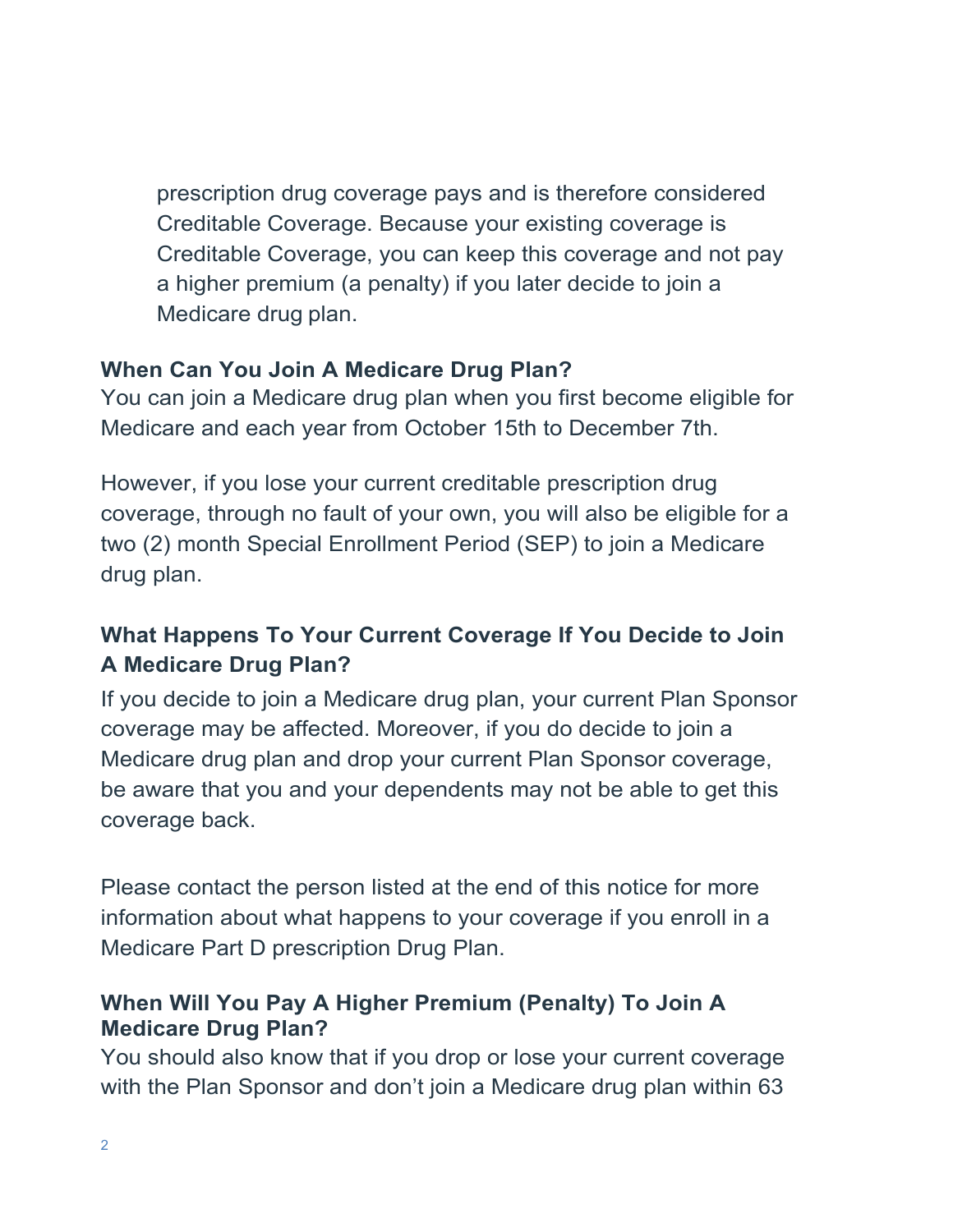continuous days after your current coverage ends, you may pay a higher premium (a penalty) to join a Medicare drug plan later.

If you go 63 continuous days or longer without creditable prescription drug coverage, your monthly premium may go up by at least 1% of the Medicare base beneficiary premium per month for every month that you did not have that coverage. For example, if you go nineteen months without creditable coverage, your premium may consistently be at least 19% higher than the Medicare base beneficiary premium. You may have to pay this higher premium (a penalty) as long as you have Medicare prescription drug coverage. In addition, you may have to wait until the following October to join.

# **For More Information about This Notice or Your Current Prescription Drug Coverage…**

Contact the person listed below for further information. **NOTE:** You'll get this notice each year. You will also get it before the next period you can join a Medicare drug plan, and if this coverage through the Plan Sponsor changes. You also may request a copy of this notice at any time.

## **For More Information about Your Options under Medicare Prescription Drug Coverage…**

More detailed information about Medicare plans that offer prescription drug coverage is in the "Medicare & You" handbook. You'll get a copy of the handbook in the mail every year from Medicare. You may also be contacted directly by Medicare drug plans.

For more information about Medicare prescription drug coverage:

- o Visit [www.medicare.gov.](http://www.medicare.gov./)
- o Call your State Health Insurance Assistance Program (see the inside back cover of your copy of the "Medicare & You"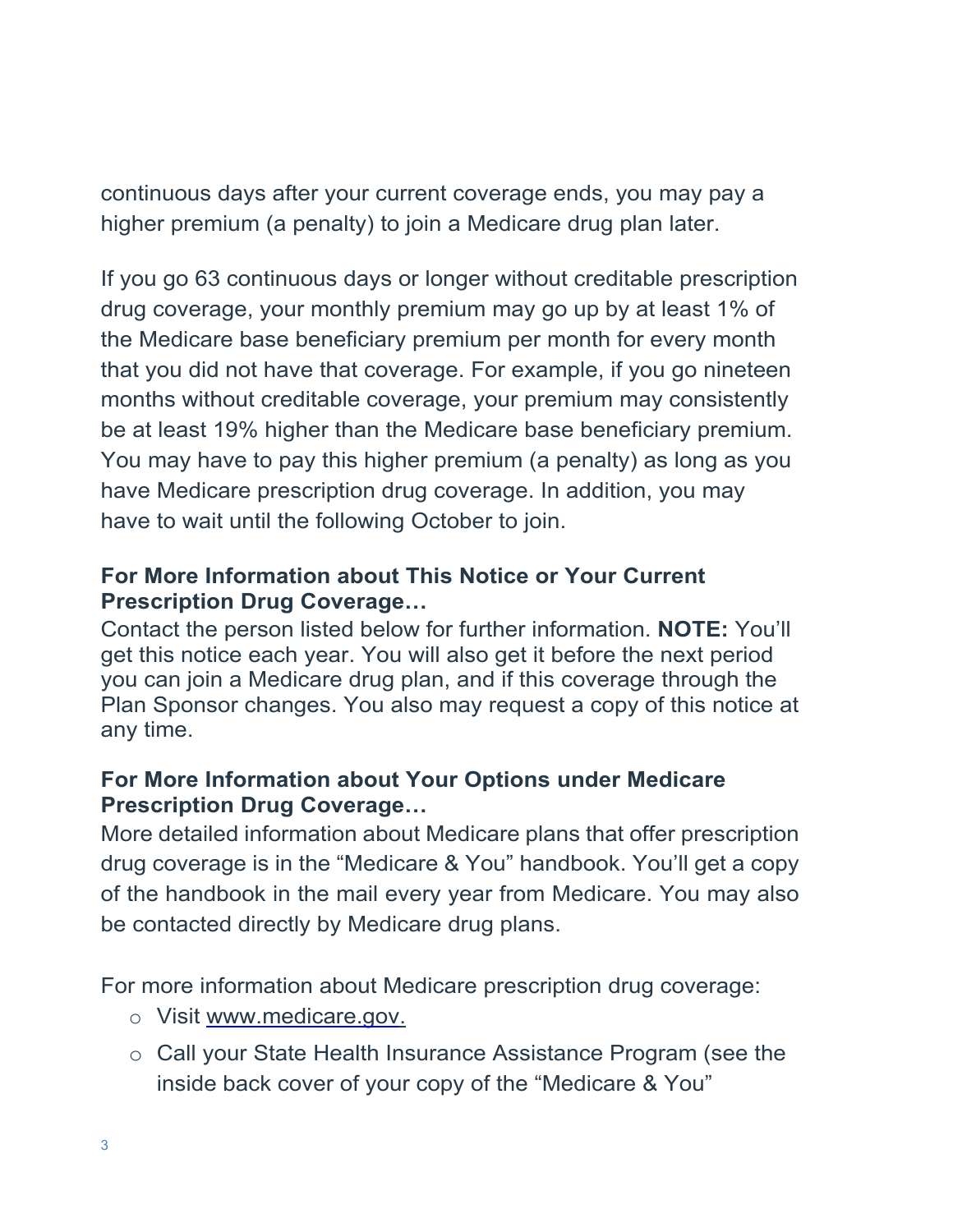handbook for their telephone number) for personalized help Call 1-800-MEDICARE (1-800-633-4227). TTY users should call 1-877-486-2048.

If you have limited income and resources, extra help paying for Medicare prescription drug coverage is available. For information about this extra help, visit Social Security on the web at [www.socialsecurity.gov](http://www.socialsecurity.gov/) or call them at 1-800-772-1213 (TTY 1-800- 325-0778).

**Remember: Keep this Creditable Coverage notice. If you decide to join one of the Medicare drug plans, you may be required to provide a copy of this notice when you join to show whether or not you have maintained creditable coverage and, therefore, whether or not you are required to pay a higher premium (a penalty).**

Date: 2/1/2022 Contact-Position/Office: HR Manager

Phone Number: 337-269-9566

Name of Entity/Sender: Acadiana Management Group, LLC Address: 101 LaRue France, Suite 500, Lafayette, LA 70508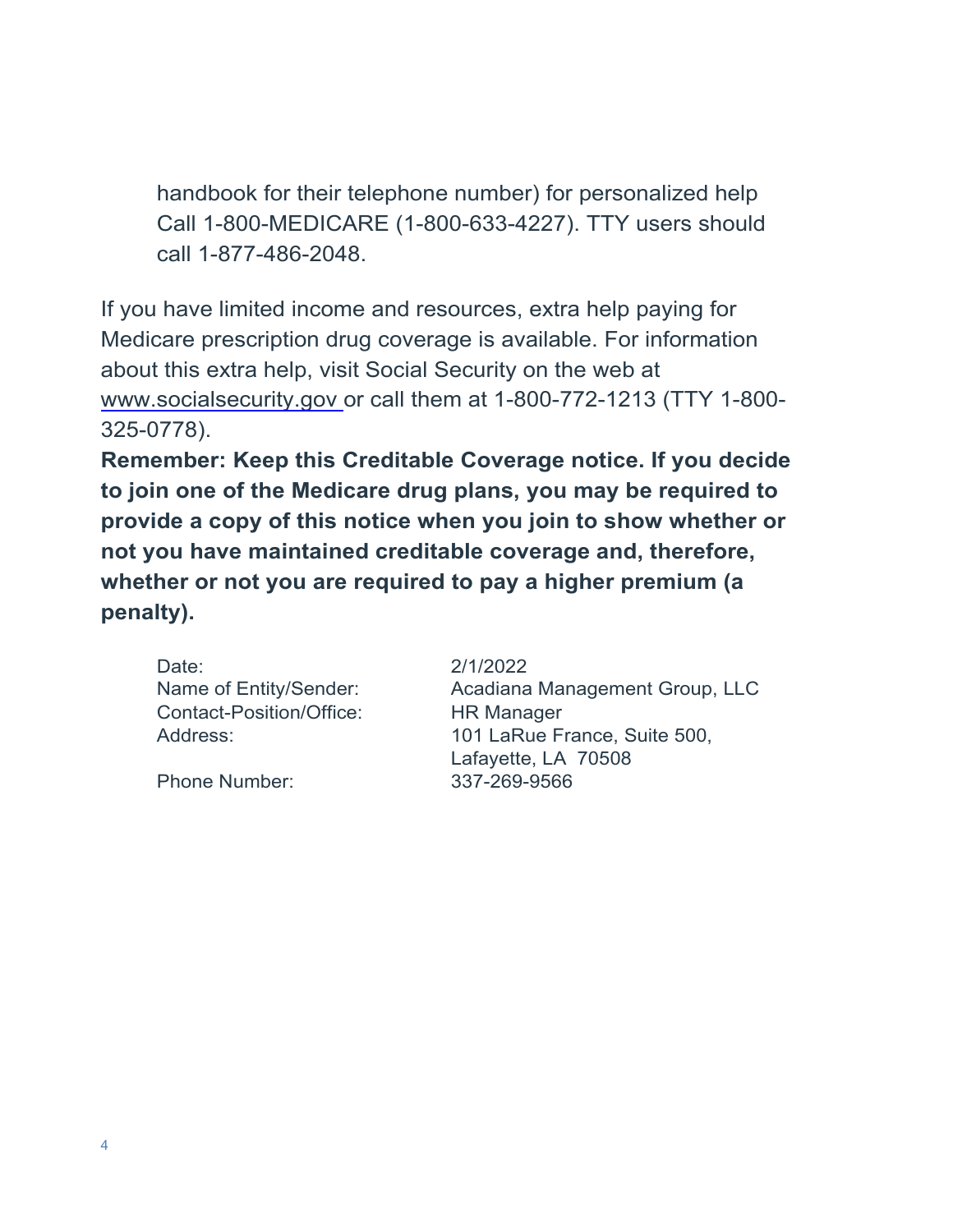# CHIPRA/CHIP Notice

### **Premium Assistance Under Medicaid and the Children's Health Insurance Program (CHIP)**

If you or your children are eligible for Medicaid or CHIP and you're eligible for health coverage from your employer, your state may have a premium assistance program that can help pay for coverage, using funds from their Medicaid or CHIP programs. If you or your children aren't eligible for Medicaid or CHIP, you won't be eligible for these premium assistance programs but you may be able to buy individual insurance coverage through the Health Insurance Marketplace. For more information, visit **[www.healthcare.gov](http://www.healthcare.gov/)**.

If you or your dependents are already enrolled in Medicaid or CHIP and you live in a State listed below, contact your State Medicaid or CHIP office to find out if premium assistance is available.

If you or your dependents are NOT currently enrolled in Medicaid or CHIP, and you think you or any of your dependents might be eligible for either of these programs, contact your State Medicaid or CHIP office or dial **1-877-KIDS NOW** or **[www.insurekidsnow.gov](http://www.insurekidsnow.gov/)** to find out how to apply. If you qualify, ask your state if it has a program that might help you pay the premiums for an employer-sponsored plan.

If you or your dependents are eligible for premium assistance under Medicaid or CHIP, as well as eligible under your employer plan, your employer must allow you to enroll in your employer plan if you aren't already enrolled. This is called a "special enrollment" opportunity, and **you must request coverage within 60 days of being determined eligible for premium assistance**. If you have questions about enrolling in your employer plan, contact the Department of Labor at **[www.askebsa.dol.gov](http://www.askebsa.dol.gov/)** or call **1-866-444-EBSA (3272)**.

**If you live in one of the following states, you may be eligible for assistance paying your employer health plan premiums. The following list of states is current as of October 15, 2021 Contact your State for more information on eligibility** –

| <b>ALABAMA - Medicaid</b>                                                                                                                                                                                                           | <b>COLORADO - Health First Colorado (Colorado's</b><br>Medicaid Program) & Child Health Plan Plus (CHP+)                                                                                                                                                                                                                                                                                                                                                    |  |  |
|-------------------------------------------------------------------------------------------------------------------------------------------------------------------------------------------------------------------------------------|-------------------------------------------------------------------------------------------------------------------------------------------------------------------------------------------------------------------------------------------------------------------------------------------------------------------------------------------------------------------------------------------------------------------------------------------------------------|--|--|
| Website: http://myalhipp.com/<br>Phone: 1-855-692-5447                                                                                                                                                                              | Health First Colorado Website:<br>https://www.healthfirstcolorado.com/<br>Health First Colorado Member Contact Center:<br>1-800-221-3943/ State Relay 711<br>CHP+: https://www.colorado.gov/pacific/hcpf/child-health-<br>plan-plus<br>CHP+ Customer Service: 1-800-359-1991/ State Relay 711<br>Health Insurance Buy-In Program (HIBI):<br>https://www.colorado.gov/pacific/hcpf/health-insurance-buy-<br>program<br>HIBI Customer Service: 1-855-692-6442 |  |  |
| <b>ALASKA - Medicaid</b>                                                                                                                                                                                                            | <b>FLORIDA - Medicaid</b>                                                                                                                                                                                                                                                                                                                                                                                                                                   |  |  |
| The AK Health Insurance Premium Payment Program<br>Website: http://myakhipp.com/<br>Phone: 1-866-251-4861<br>Email: CustomerService@MyAKHIPP.com<br>Medicaid Eligibility:<br>http://dhss.alaska.gov/dpa/Pages/medicaid/default.aspx | Website:<br>https://www.flmedicaidtplrecovery.com/flmedicaidtplrecovery.<br>com/hipp/index.html<br>Phone: 1-877-357-3268                                                                                                                                                                                                                                                                                                                                    |  |  |
| <b>ARKANSAS - Medicaid</b>                                                                                                                                                                                                          | <b>GEORGIA - Medicaid</b>                                                                                                                                                                                                                                                                                                                                                                                                                                   |  |  |
| Website: http://myarhipp.com/<br>Phone: 1-855-MyARHIPP (855-692-7447)                                                                                                                                                               | Website: https://medicaid.georgia.gov/health-insurance-<br>premium-payment-program-hipp<br>Phone: 678-564-1162 ext 2131                                                                                                                                                                                                                                                                                                                                     |  |  |
| <b>CALIFORNIA - Medicaid</b>                                                                                                                                                                                                        | <b>INDIANA - Medicaid</b>                                                                                                                                                                                                                                                                                                                                                                                                                                   |  |  |
| Website:<br>Health Insurance Premium Payment (HIPP) Program<br>http://dhcs.ca.gov/hipp<br>Phone: 916-445-8322<br>Email: hipp@dhcs.ca.gov                                                                                            | Healthy Indiana Plan for low-income adults 19-64<br>Website: http://www.in.gov/fssa/hip/<br>Phone: 1-877-438-4479<br>All other Medicaid<br>Website: https://www.in.gov/medicaid/<br>Phone 1-800-457-4584                                                                                                                                                                                                                                                    |  |  |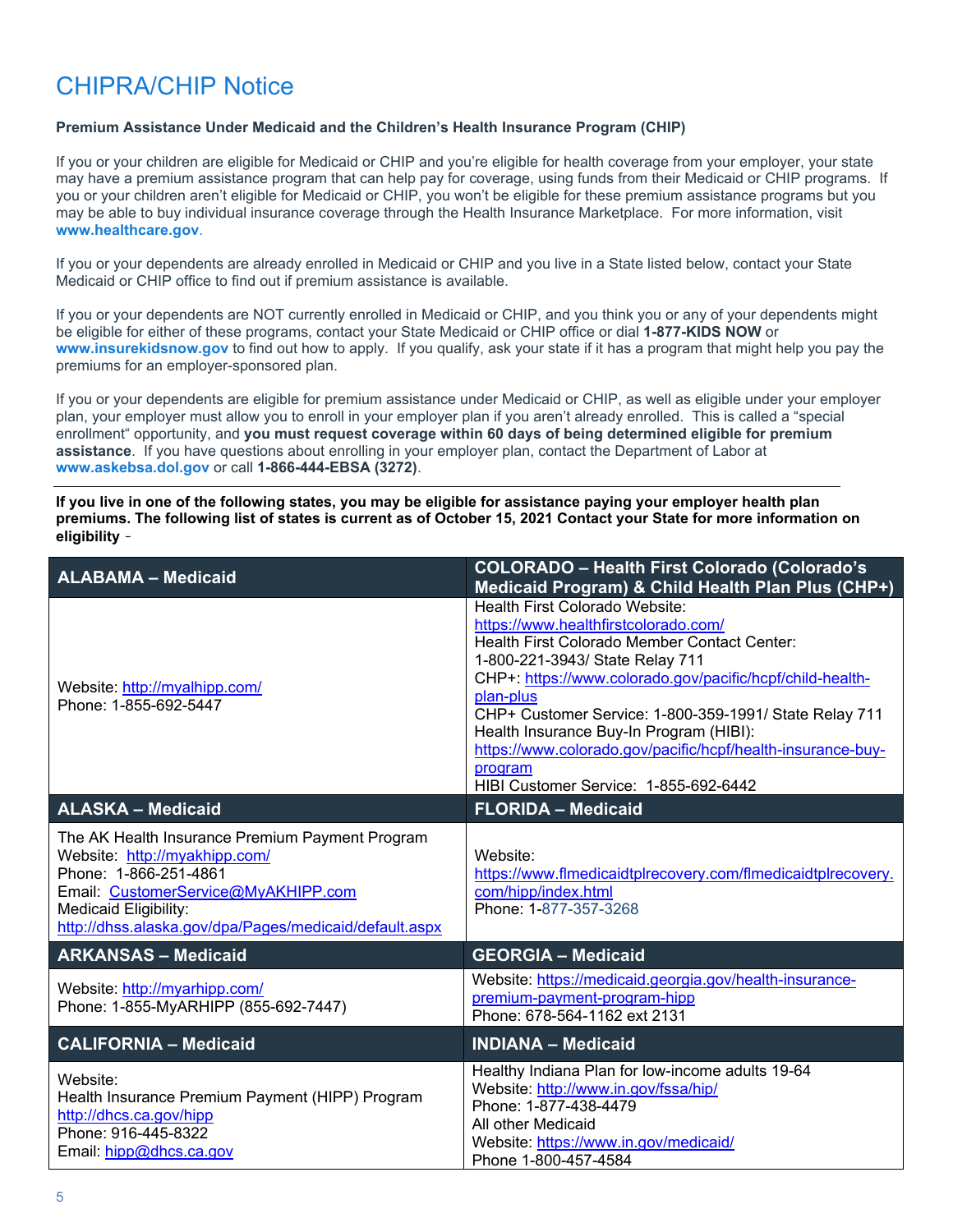| <b>IOWA - Medicaid and CHIP (Hawki)</b>                                                                                                                                                                                                                                                                                                                        | <b>MONTANA - Medicaid</b>                                                                                                                                                                                   |  |  |
|----------------------------------------------------------------------------------------------------------------------------------------------------------------------------------------------------------------------------------------------------------------------------------------------------------------------------------------------------------------|-------------------------------------------------------------------------------------------------------------------------------------------------------------------------------------------------------------|--|--|
| <b>Medicaid Website:</b><br>https://dhs.iowa.gov/ime/members<br>Medicaid Phone: 1-800-338-8366<br>Hawki Website:<br>http://dhs.iowa.gov/Hawki<br>Hawki Phone: 1-800-257-8563<br><b>HIPP Website:</b><br>https://dhs.iowa.gov/ime/members/medicaid-a-to-<br>z/hipp<br>HIPP Phone: 1-888-346-9562                                                                | Website:<br>http://dphhs.mt.gov/MontanaHealthcarePrograms/HIPP<br>Phone: 1-800-694-3084                                                                                                                     |  |  |
| <b>KANSAS - Medicaid</b>                                                                                                                                                                                                                                                                                                                                       | <b>NEBRASKA - Medicaid</b>                                                                                                                                                                                  |  |  |
| Website: https://www.kancare.ks.gov/<br>Phone: 1-800-792-4884                                                                                                                                                                                                                                                                                                  | Website: http://www.ACCESSNebraska.ne.gov<br>Phone: 1-855-632-7633<br>Lincoln: 402-473-7000<br>Omaha: 402-595-1178                                                                                          |  |  |
| <b>KENTUCKY - Medicaid</b>                                                                                                                                                                                                                                                                                                                                     | <b>NEVADA - Medicaid</b>                                                                                                                                                                                    |  |  |
| Kentucky Integrated Health Insurance Premium<br>Payment Program (KI-HIPP) Website:<br>https://chfs.ky.gov/agencies/dms/member/Pages/kihipp<br>.aspx<br>Phone: 1-855-459-6328<br>Email: KIHIPP.PROGRAM@ky.gov<br><b>KCHIP Website:</b><br>https://kidshealth.ky.gov/Pages/index.aspx<br>Phone: 1-877-524-4718<br>Kentucky Medicaid Website: https://chfs.ky.gov | Medicaid Website: http://dhcfp.nv.gov<br>Medicaid Phone: 1-800-992-0900                                                                                                                                     |  |  |
| <b>LOUISIANA - Medicaid</b>                                                                                                                                                                                                                                                                                                                                    | <b>NEW HAMPSHIRE - Medicaid</b>                                                                                                                                                                             |  |  |
| Website: www.medicaid.la.gov or<br>www.ldh.la.gov/lahipp<br>Phone: 1-888-342-6207 (Medicaid hotline) or 1-855-<br>618-5488 (LaHIPP)                                                                                                                                                                                                                            | Website: https://www.dhhs.nh.gov/oii/hipp.htm<br>Phone: 603-271-5218<br>Toll free number for the HIPP program: 1-800-852-<br>3345, ext 5218                                                                 |  |  |
| <b>MAINE - Medicaid</b>                                                                                                                                                                                                                                                                                                                                        | <b>NEW JERSEY - Medicaid and CHIP</b>                                                                                                                                                                       |  |  |
| Enrollment Website:<br>https://www.maine.gov/dhhs/ofi/applications-forms<br>Phone: 1-800-442-6003                                                                                                                                                                                                                                                              | Medicaid Website:<br>http://www.state.nj.us/humanservices/<br>dmahs/clients/medicaid/<br>Medicaid Phone: 609-631-2392<br>CHIP Website: http://www.njfamilycare.org/index.html<br>CHIP Phone: 1-800-701-0710 |  |  |
| TTY: Maine relay 711<br>Private Health Insurance Premium Webpage:<br>https://www.maine.gov/dhhs/ofi/applications-forms<br>Phone: -800-977-6740.<br>TTY: Maine relay 711                                                                                                                                                                                        |                                                                                                                                                                                                             |  |  |
| <b>MASSACHUSETTS - Medicaid and CHIP</b>                                                                                                                                                                                                                                                                                                                       | <b>NEW YORK - Medicaid</b>                                                                                                                                                                                  |  |  |
| Website: https://www.mass.gov/info-<br>details/masshealth-premium-assistance-pa<br>Phone: 1-800-862-4840                                                                                                                                                                                                                                                       | Website:<br>https://www.health.ny.gov/health_care/medicaid/<br>Phone: 1-800-541-2831                                                                                                                        |  |  |
| <b>MINNESOTA - Medicaid</b><br>Website:                                                                                                                                                                                                                                                                                                                        | <b>NORTH CAROLINA - Medicaid</b>                                                                                                                                                                            |  |  |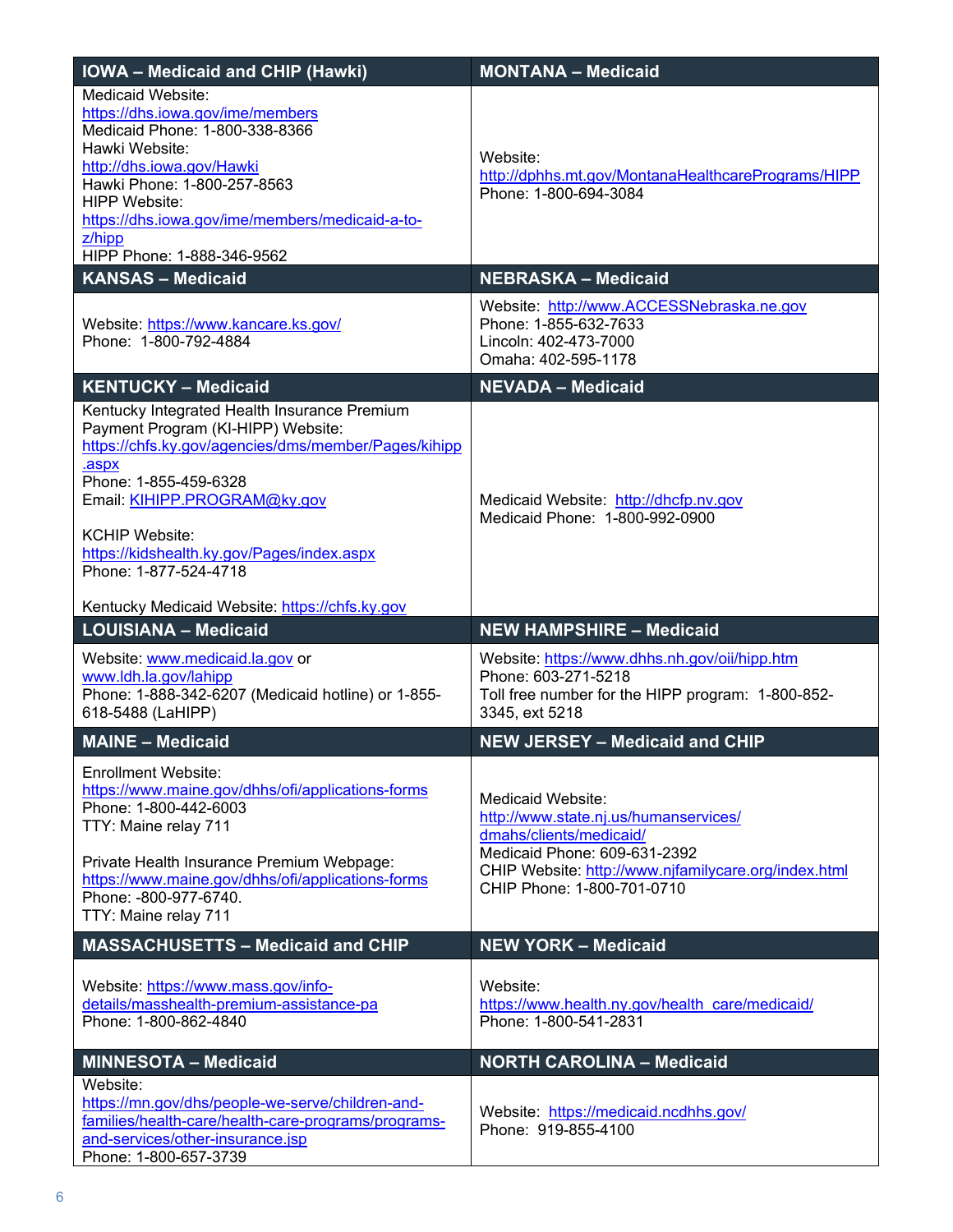| <b>MISSOURI - Medicaid</b>                                                                                                       | <b>NORTH DAKOTA - Medicaid</b>                                                                                                                      |  |  |
|----------------------------------------------------------------------------------------------------------------------------------|-----------------------------------------------------------------------------------------------------------------------------------------------------|--|--|
| Website:<br>http://www.dss.mo.gov/mhd/participants/pages/hipp.ht<br>m<br>Phone: 573-751-2005                                     | Website:<br>http://www.nd.gov/dhs/services/medicalserv/medicaid/<br>Phone: 1-844-854-4825                                                           |  |  |
| <b>OKLAHOMA - Medicaid and CHIP</b>                                                                                              | <b>UTAH - Medicaid and CHIP</b>                                                                                                                     |  |  |
| Website: http://www.insureoklahoma.org<br>Phone: 1-888-365-3742                                                                  | Medicaid Website: https://medicaid.utah.gov/<br>CHIP Website: http://health.utah.gov/chip<br>Phone: 1-877-543-7669                                  |  |  |
| <b>OREGON - Medicaid</b>                                                                                                         | <b>VERMONT-Medicaid</b>                                                                                                                             |  |  |
| Website: http://healthcare.oregon.gov/Pages/index.aspx<br>http://www.oregonhealthcare.gov/index-es.html<br>Phone: 1-800-699-9075 | Website: http://www.greenmountaincare.org/<br>Phone: 1-800-250-8427                                                                                 |  |  |
| <b>PENNSYLVANIA - Medicaid</b>                                                                                                   | <b>VIRGINIA - Medicaid and CHIP</b>                                                                                                                 |  |  |
| Website:<br>https://www.dhs.pa.gov/Services/Assistance/Pages/HIP<br>P-Program.aspx<br>Phone: 1-800-692-7462                      | Website: https://www.coverva.org/en/famis-select<br>https://www.coverva.org/en/hipp<br>Medicaid Phone: 1-800-432-5924<br>CHIP Phone: 1-800-432-5924 |  |  |
| <b>RHODE ISLAND - Medicaid and CHIP</b>                                                                                          | <b>WASHINGTON - Medicaid</b>                                                                                                                        |  |  |
| Website: http://www.eohhs.ri.gov/<br>Phone: 1-855-697-4347, or 401-462-0311 (Direct RIte<br>Share Line)                          | Website: https://www.hca.wa.gov/<br>Phone: 1-800-562-3022                                                                                           |  |  |
| <b>SOUTH CAROLINA - Medicaid</b>                                                                                                 | <b>WEST VIRGINIA - Medicaid</b>                                                                                                                     |  |  |
| Website: https://www.scdhhs.gov<br>Phone: 1-888-549-0820                                                                         | Website: http://mywvhipp.com/<br>Toll-free phone: 1-855-MyWVHIPP (1-855-699-8447)                                                                   |  |  |
| <b>SOUTH DAKOTA - Medicaid</b>                                                                                                   | <b>WISCONSIN - Medicaid and CHIP</b>                                                                                                                |  |  |
| Website: http://dss.sd.gov<br>Phone: 1-888-828-0059                                                                              | Website:<br>https://www.dhs.wisconsin.gov/badgercareplus/p-<br>10095.htm<br>Phone: 1-800-362-3002                                                   |  |  |
| <b>TEXAS - Medicaid</b>                                                                                                          | <b>WYOMING - Medicaid</b>                                                                                                                           |  |  |
| Website: http://gethipptexas.com/<br>Phone: 1-800-440-0493                                                                       | Website:<br>https://health.wyo.gov/healthcarefin/medicaid/programs-<br>and-eligibility/<br>Phone: 1-800-251-1269                                    |  |  |

To see if any other states have added a premium assistance program since October 15, 2021, or for more information on special enrollment rights, contact either:

| <b>Employee Benefits Security Administration</b> | <b>Centers for Medicare &amp; Medicaid Services</b> |
|--------------------------------------------------|-----------------------------------------------------|
| U.S. Department of Labor                         | U.S. Department of Health and Human Services        |
| www.dol.gov/agencies/ebsa                        | www.cms.hhs.gov                                     |
| 1-866-444-EBSA (3272)                            | 1-877-267-2323, Menu Option 4, Ext. 61565           |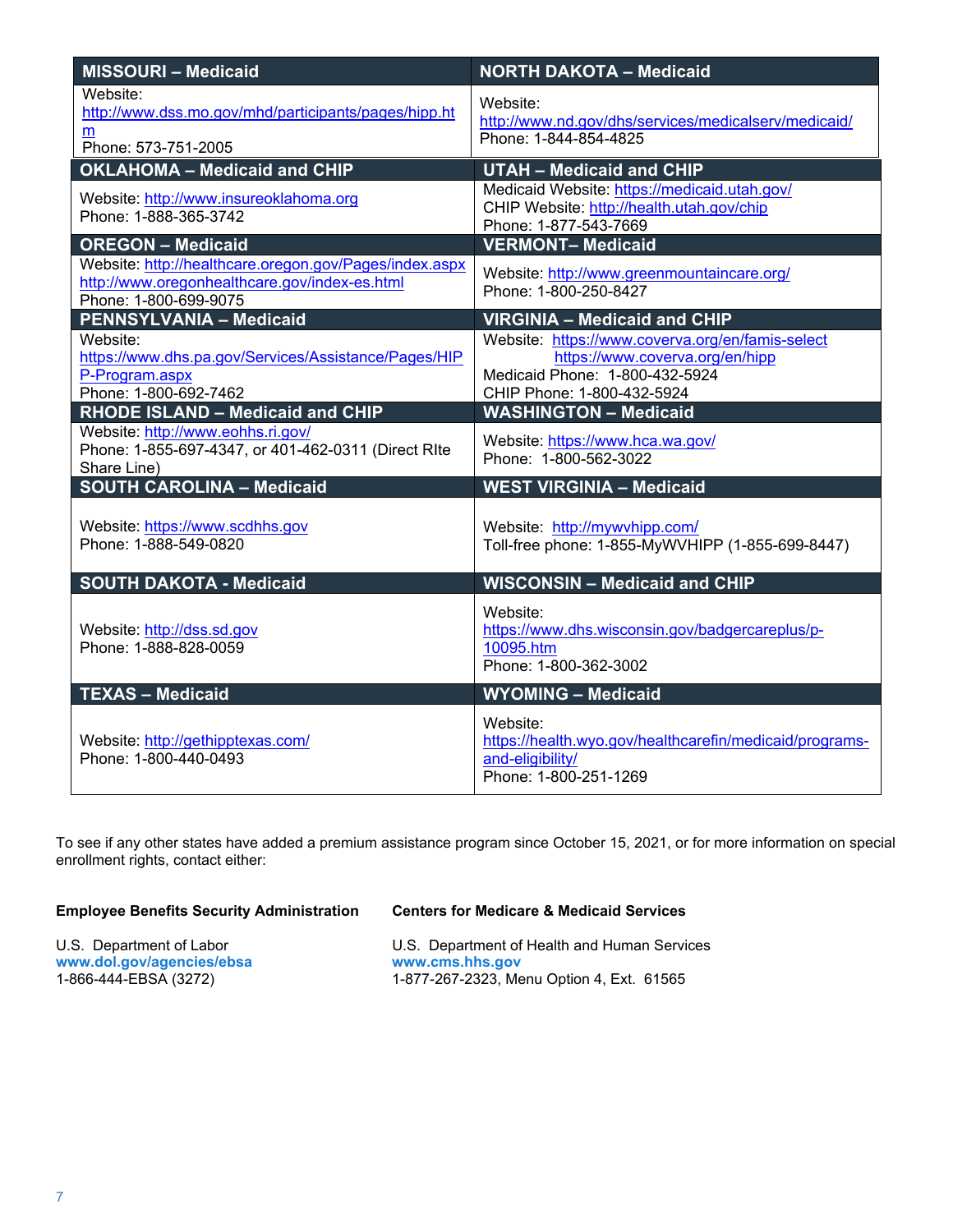# Annual Notice of Women's Health and Cancer Rights Act

Do you know that your plan, as required by the Women's Health and Cancer Right Act of 1998, provides benefits for mastectomy-related services, including all stages of reconstruction and surgery to achieve symmetry between the breasts, prostheses and treatment for complications resulting from a mastectomy, including lymphedema? Call your plan administrator at **337-269-9566** for more information.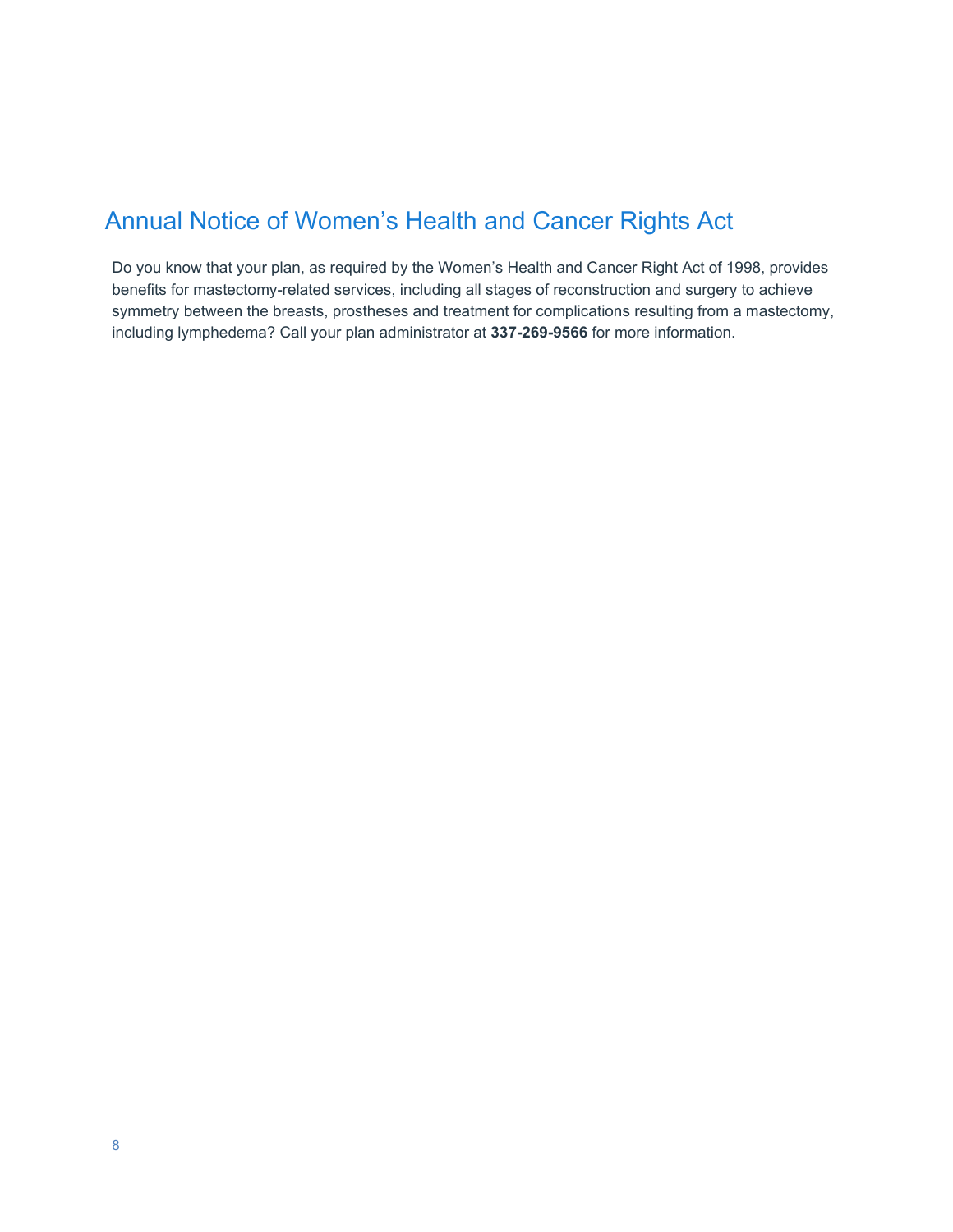# Notice of Availability of HIPAA Notice of Privacy Practices

Acadiana Management Group, LLC 101 LaRue France, Suite 500, Lafayette, LA 70508 2/1/2022

To: Participants in the Major Medical Plans

From: Vonda Broussard, HR Manager

Re: Availability of Notice of Privacy Practices

The Major Medical Plans (each a "Plan") maintains a Notice of Privacy Practices that provides information to individuals whose protected health information (PHI) will be used or maintained by the Plan. If you would like a copy of the Plan's Notice of Privacy Practices, please contact Vonda Broussard, Director of Human Resources at 101 LaRue France, Suite 500, Lafayette, LA 70508, 337-269-9566, vbroussard@amgihm.com.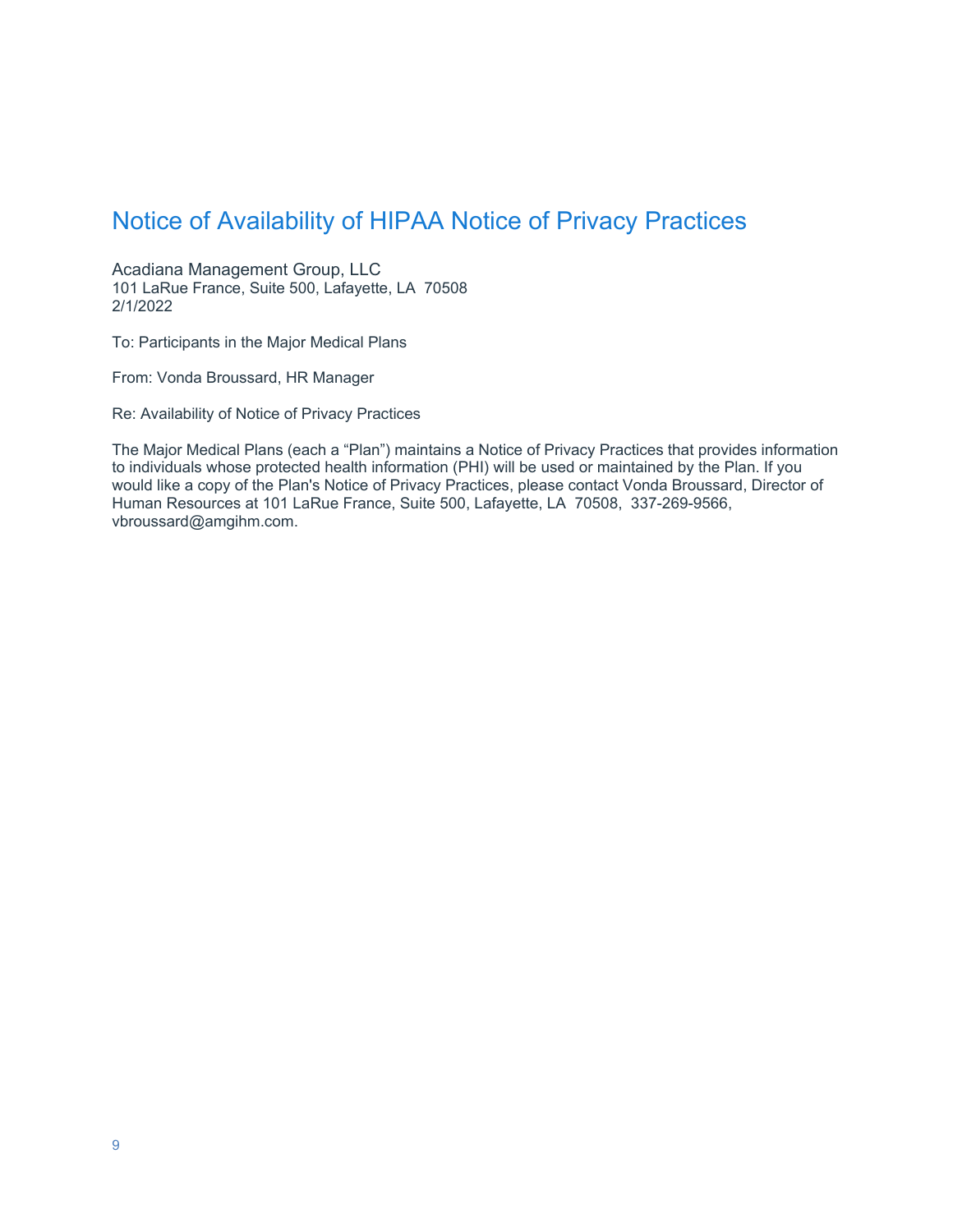# **New Health Insurance Marketplace Coverage Options and Your Health Coverage**

## PART A: General Information

When key parts of the health care law take effect in 2014, there will be a new way to buy health insurance: the Health Insurance Marketplace. To assist you as you evaluate options for you and your family, this notice provides some basic information about the new Marketplace and employment-based health coverage offered by your employer.

#### What is the Health Insurance Marketplace?

The Marketplace is designed to help you find health insurance that meets your needs and fits your budget. The Marketplace offers "one-stop shopping" to find and compare private health insurance options. You may also be eligible for a new kind of tax credit that lowers your monthly premium right away. Open enrollment for health insurance coverage through the Marketplace begins November 1, 2021 for coverage starting January 1, 2022.

### Can I Save Money on my Health Insurance Premiums in the Marketplace?

You may qualify to save money and lower your monthly premium, but only if your employer does not offer coverage, or offers coverage that doesn't meet certain standards. The savings on your premium that you're eligible for depends on your household income.

#### Does Employer Health Coverage Affect Eligibility for Premium Savings through the Marketplace?

Yes. If you have an offer of health coverage from your employer that meets certain standards, you will not be eligible for a tax credit through the Marketplace and may wish to enroll in your employer's health plan. However, you may be eligible for a tax credit that lowers your monthly premium, or a reduction in certain cost-sharing if your employer does not offer coverage to you at all or does not offer coverage that meets certain standards. If the cost of a plan from your employer that would cover you (and not any other members of your family) is more than 9.5% (as adjusted annually) of your household income for the year, or if the coverage your employer provides does not meet the "minimum value" standard set by the Affordable Care Act, you may be eligible for a tax credit.<sup>1</sup>

**Note**: If you purchase a health plan through the Marketplace instead of accepting health coverage offered by your employer, then you may lose the employer contribution (if any) to the employer-offered coverage. Also, this employer contribution -as well as your employee contribution to employer-offered coverage- is often excluded from income for Federal and State income tax purposes. Your payments for coverage through the Marketplace are made on an after-tax basis.

#### How Can I Get More Information?

For more information about your coverage offered by your employer, please check your summary plan description or contact. **Vonda Broussard, HR Manager** at **101 LaRue France, Suite 500, Lafayette, LA 70508**, **337-269-9566**, **vbroussard@amgihm.com**.

The Marketplace can help you evaluate your coverage options, including your eligibility for coverage through the Marketplace and its cost. Please visit [HealthCare.gov](http://www.healthcare.gov/) for more information, including an online application for health insurance coverage and contact information for a Health Insurance Marketplace in your area.

 $1$  An employer-sponsored health plan meets the "minimum value standard" if the plan's share of the total allowed benefit costs covered by the plan is no less than 60 percent of such costs.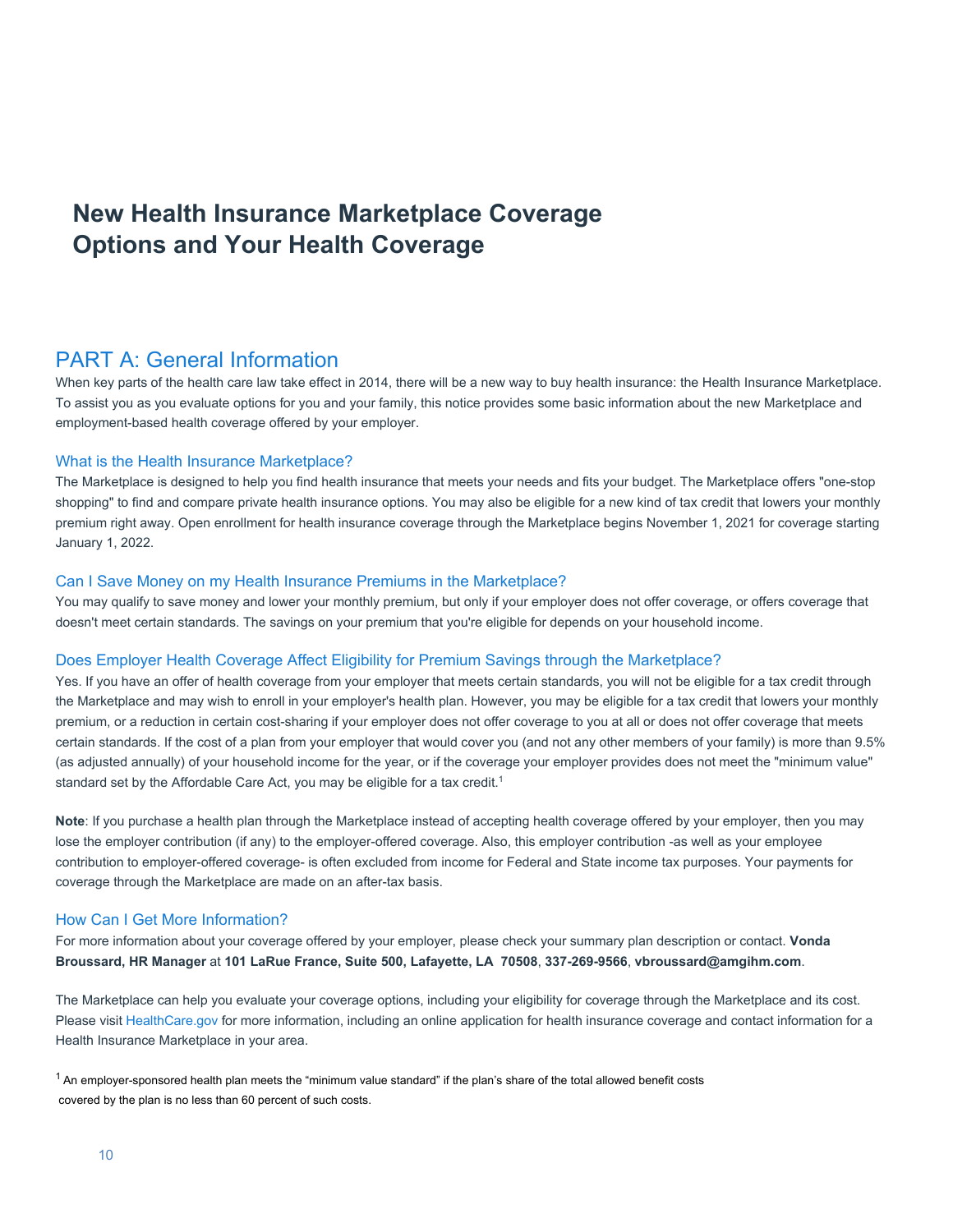# Part B: Information About Health Coverage Offered by Your Employer

This section contains information about any health coverage offered by your employer. If you decide to complete an application for coverage in the Marketplace, you will be asked to provide this information. This information is numbered to correspond to the Marketplace application.

| 3. Employer name<br>Acadiana Management Group, LLC                                                      |                                            | 4. Employer Identification Number (EIN)<br>72-1442830 |
|---------------------------------------------------------------------------------------------------------|--------------------------------------------|-------------------------------------------------------|
| 5. Employer address, 7. City, 8. State, 9. Zip Code<br>101 LaRue France, Suite 500, Lafayette, LA 70508 |                                            | 6. Employer phone number<br>337-269-9566              |
| 10. Who can we contact about employee health coverage at this job?<br>Vonda Broussard, HR Manager       |                                            |                                                       |
| 11. Phone number (if different from above)<br>337-269-9566                                              | 12. Email address<br>vbroussard@amgihm.com |                                                       |

Here is some basic information about health coverage offered by this employer:

- o As your employer, we offer a health plan to:
	- $\boxtimes$  All employees. Eligible employees are:

## All Active Employees working Full Time

o With respect to dependents:<br>X We or

We do offer coverage. Eligible dependents are:

Spouse & Children

- ☐ We do not offer coverage.
- $\boxtimes$  If checked, this coverage meets the minimum value standard, and the cost of this coverage to you is intended to be affordable, based on employee wages.

*Even if your employer intends your coverage to be affordable, you may still be eligible for a premium discount through the Marketplace. The Marketplace will use your household income, along with other factors, to determine whether you may be eligible for a premium discount. If, for example, your wages vary from week to week (perhaps you are an hourly employee or you work on a commission basis), if you are newly employed mid-year, or if you have other income losses, you may still qualify for a premium discount.*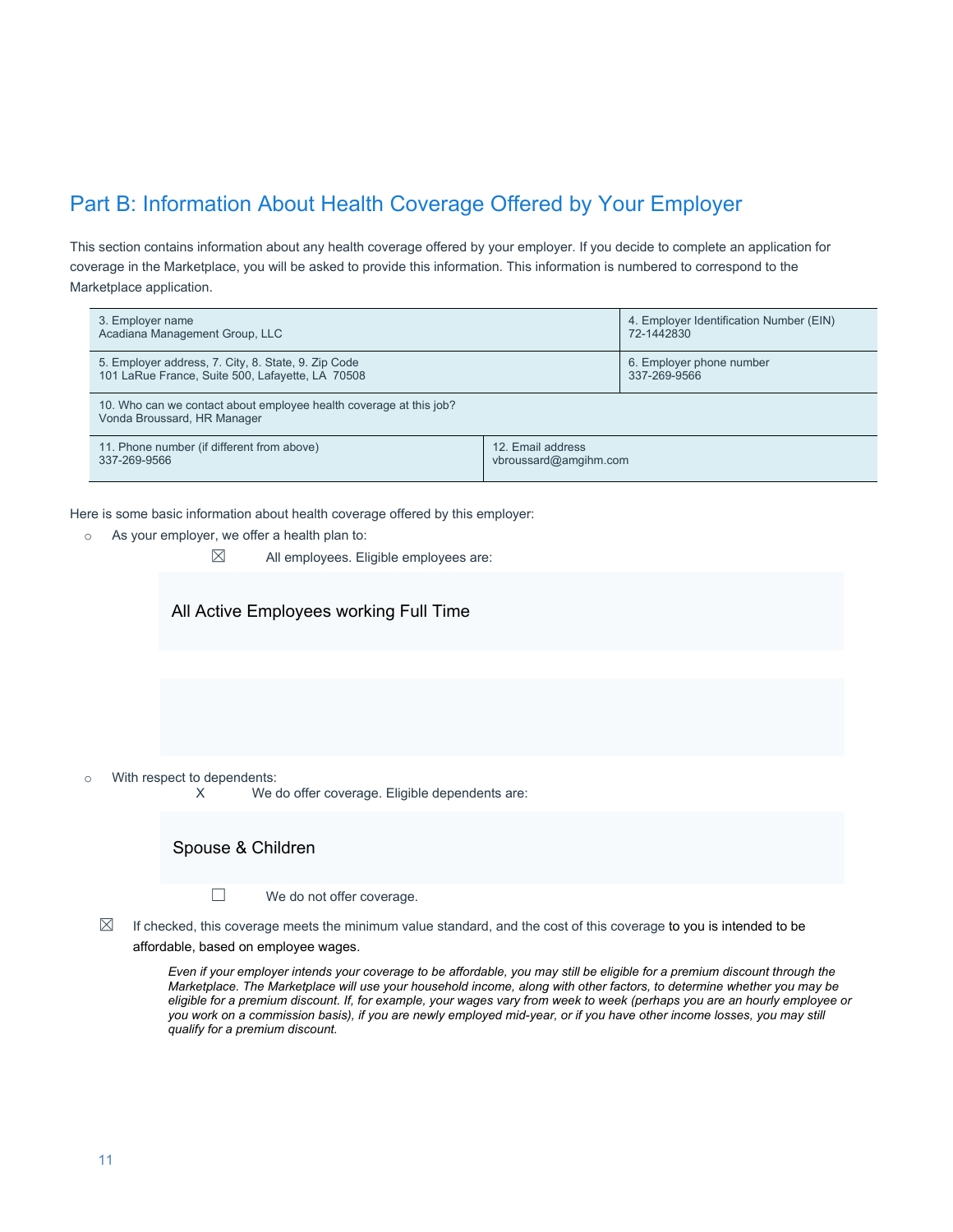# Notice of Special Enrollment Rights

If you are declining enrollment for yourself or your dependents (including your spouse) because of other health insurance or group health plan coverage, you may be able to enroll yourself and your dependents in this plan if you or your dependents lose eligibility for that other coverage (or if the employer stops contributing toward your or your dependents' other coverage). However, you must request enrollment no later than **30 Days** after your or your dependents' other coverage ends (or after the employer stops contributing toward the other coverage).

In addition, if you have a new dependent as a result of marriage, birth, adoption, or placement for adoption, you may be able to enroll yourself and your dependents. However, you must request enrollment no later than **30 Days** after the marriage, birth, adoption, or placement for adoption.

Effective April 1, 2009, if either of the following two events occur, you will have **60 Days** after the date of the event to request enrollment in your employer's plan:

- $\circ$  Your dependents lose Medicaid or CHIP coverage because they are no longereligible.
- $\circ$  Your dependents become eligible for a state's premium assistance program.

To take advantage of special enrollment rights, you must experience a qualifying event *and* provide the employer plan with timely notice of the event and your enrollment request..

To request special enrollment or obtain more information, contact **Acadiana Management Group, LLC**, Human Resource Dept. at **337-269-956**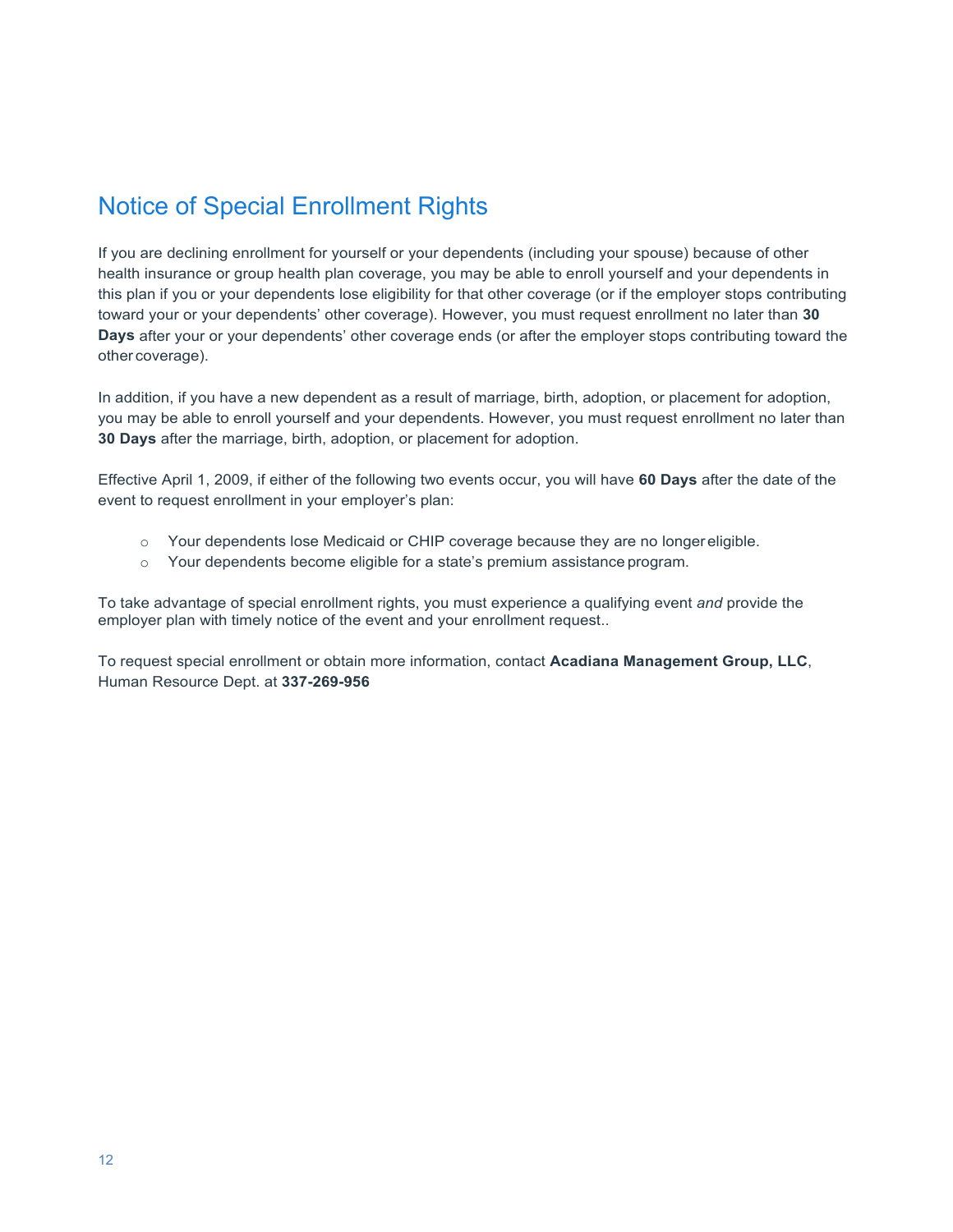# General COBRA Notice

## **General Notice of COBRA Continuation Coverage Rights**

### **Continuation Coverage Rights Under COBRA**

### **Introduction**

You're getting this notice because you recently gained coverage under a group health plan (the Plan). This notice has important information about your right to COBRA continuation coverage, which is a temporary extension of coverage under the Plan. **This notice explains COBRA continuation coverage, when it may become available to you and your family, and what you need to do to protect your right to get it.** When you become eligible for COBRA, you may also become eligible for other coverage options that may cost less than COBRA continuation coverage.

The right to COBRA continuation coverage was created by a federal law, the Consolidated Omnibus Budget Reconciliation Act of 1985 (COBRA). COBRA continuation coverage can become available to you and other members of your family when group health coverage would otherwise end. For more information about your rights and obligations under the Plan and under federal law, you should review the Plan's Summary Plan Description or contact the Plan Administrator.

**You may have other options available to you when you lose group health coverage.** For example, you may be eligible to buy an individual plan through the Health Insurance Marketplace. By enrolling in coverage through the Marketplace, you may qualify for lower costs on your monthly premiums and lower out-of-pocket costs. Additionally, you may qualify for a 30-day special enrollment period for another group health plan for which you are eligible (such as a spouse's plan), even if that plan generally doesn't accept late enrollees.

#### **What is COBRA continuation coverage?**

COBRA continuation coverage is a continuation of Plan coverage when it would otherwise end because of a life event. This is also called a "qualifying event." Specific qualifying events are listed later in this notice. After a qualifying event, COBRA continuation coverage must be offered to each person who is a "qualified beneficiary." You, your spouse, and your dependent children could become qualified beneficiaries if coverage under the Plan is lost because of the qualifying event. Under the Plan, qualified beneficiaries who elect COBRA continuation coverage **must pay** for COBRA continuation coverage.

If you're an employee, you'll become a qualified beneficiary if you lose your coverage under the Plan because of the following qualifying events:

- o Your hours of employment are reduced, or<br>
o Your employment ends for any reason othe
- Your employment ends for any reason other than your gross misconduct.

If you're the spouse of an employee, you'll become a qualified beneficiary if you lose your coverage under the Plan because of the following qualifying events:

- o Your spouse dies;
- o Your spouse's hours of employment are reduced;
- $\circ$  Your spouse's employment ends for any reason other than his or her gross misconduct;
- $\circ$  Your spouse becomes entitled to Medicare benefits (under Part A, Part B, or both); or
- o You become divorced or legally separated from your spouse.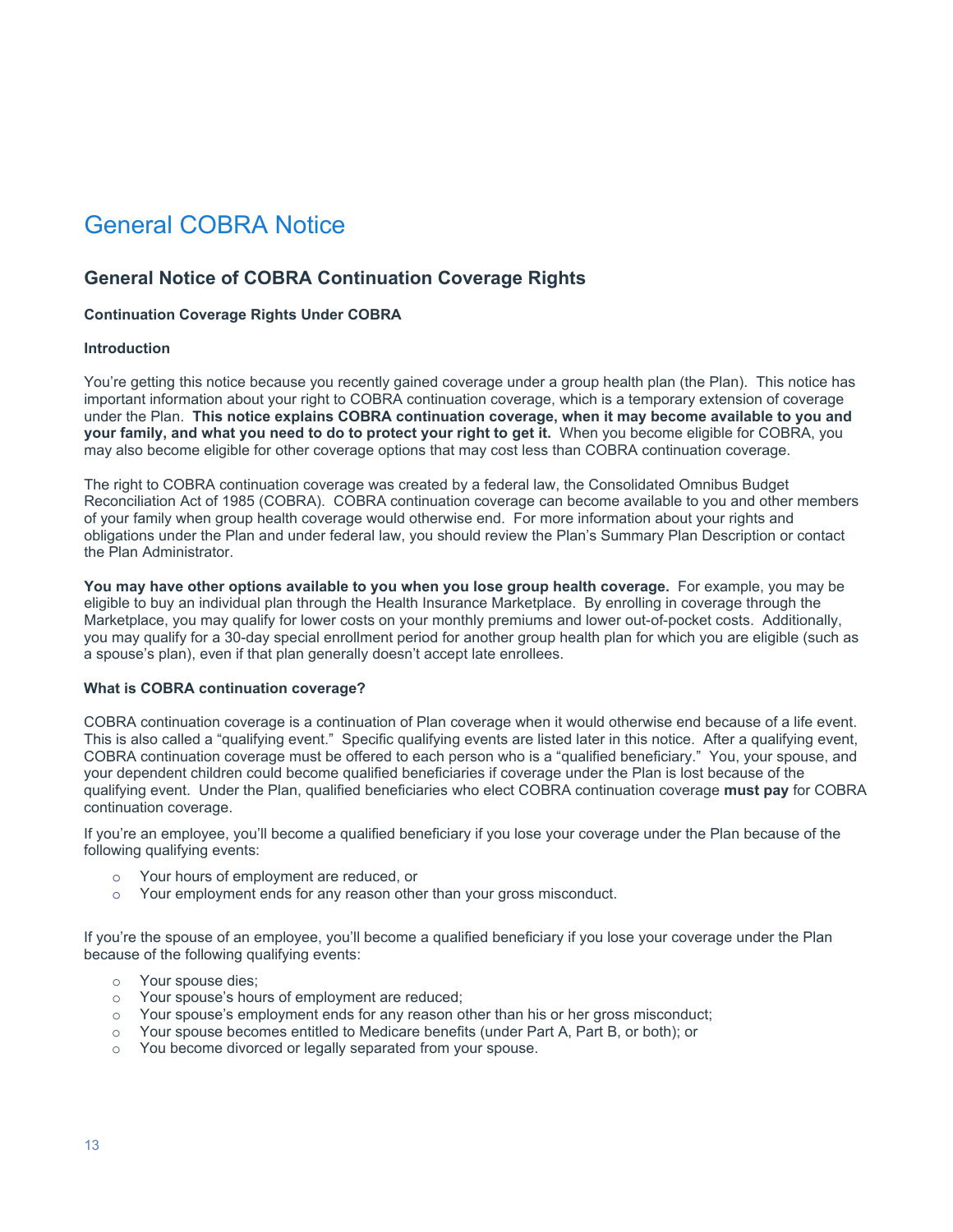Your dependent children will become qualified beneficiaries if they lose coverage under the Plan because of the following qualifying events:

- $\circ$  The parent-employee dies;<br> $\circ$  The parent-employee's hou
- o The parent-employee's hours of employment are reduced;<br>
o The parent-employee's employment ends for any reason of
- The parent-employee's employment ends for any reason other than his or her gross misconduct;
- $\circ$  The parent-employee becomes entitled to Medicare benefits (Part A, Part B, or both);
- o The parents become divorced or legally separated; or
- o The child stops being eligible for coverage under the Plan as a "dependent child."

#### **When is COBRA continuation coverage available?**

The Plan will offer COBRA continuation coverage to qualified beneficiaries only after the Plan Administrator has been notified that a qualifying event has occurred. The employer must notify the Plan Administrator of the following qualifying events:

- $\circ$  The end of employment or reduction of hours of employment;<br>  $\circ$  Death of the employee:
- Death of the employee;
- o
- The employee's becoming entitled to Medicare benefits (under Part A, Part B, or both).

For all other qualifying events (divorce or legal separation of the employee and spouse or a dependent child's losing eligibility for coverage as a dependent child), you must notify the Plan Administrator within 60 days after the qualifying event occurs. You must provide this notice to: Vonda Broussard.

#### **How is COBRA continuation coverage provided?**

Once the Plan Administrator receives notice that a qualifying event has occurred, COBRA continuation coverage will be offered to each of the qualified beneficiaries. Each qualified beneficiary will have an independent right to elect COBRA continuation coverage. Covered employees may elect COBRA continuation coverage on behalf of their spouses, and parents may elect COBRA continuation coverage on behalf of their children.

COBRA continuation coverage is a temporary continuation of coverage that generally lasts for 18 months due to employment termination or reduction of hours of work. Certain qualifying events, or a second qualifying event during the initial period of coverage, may permit a beneficiary to receive a maximum of 36 months of coverage.

There are also ways in which this 18-month period of COBRA continuation coverage can be extended:

#### *Disability extension of 18-month period of COBRA continuation coverage*

If you or anyone in your family covered under the Plan is determined by Social Security to be disabled and you notify the Plan Administrator in a timely fashion, you and your entire family may be entitled to get up to an additional 11 months of COBRA continuation coverage, for a maximum of 29 months. The disability would have to have started at some time before the 60th day of COBRA continuation coverage and must last at least until the end of the 18-month period of COBRA continuation coverage.

### *Second qualifying event extension of 18-month period of continuation coverage*

If your family experiences another qualifying event during the 18 months of COBRA continuation coverage, the spouse and dependent children in your family can get up to 18 additional months of COBRA continuation coverage, for a maximum of 36 months, if the Plan is properly notified about the second qualifying event. This extension may be available to the spouse and any dependent children getting COBRA continuation coverage if the employee or former employee dies; becomes entitled to Medicare benefits (under Part A, Part B, or both); gets divorced or legally separated; or if the dependent child stops being eligible under the Plan as a dependent child. This extension is only available if the second qualifying event would have caused the spouse or dependent child to lose coverage under the